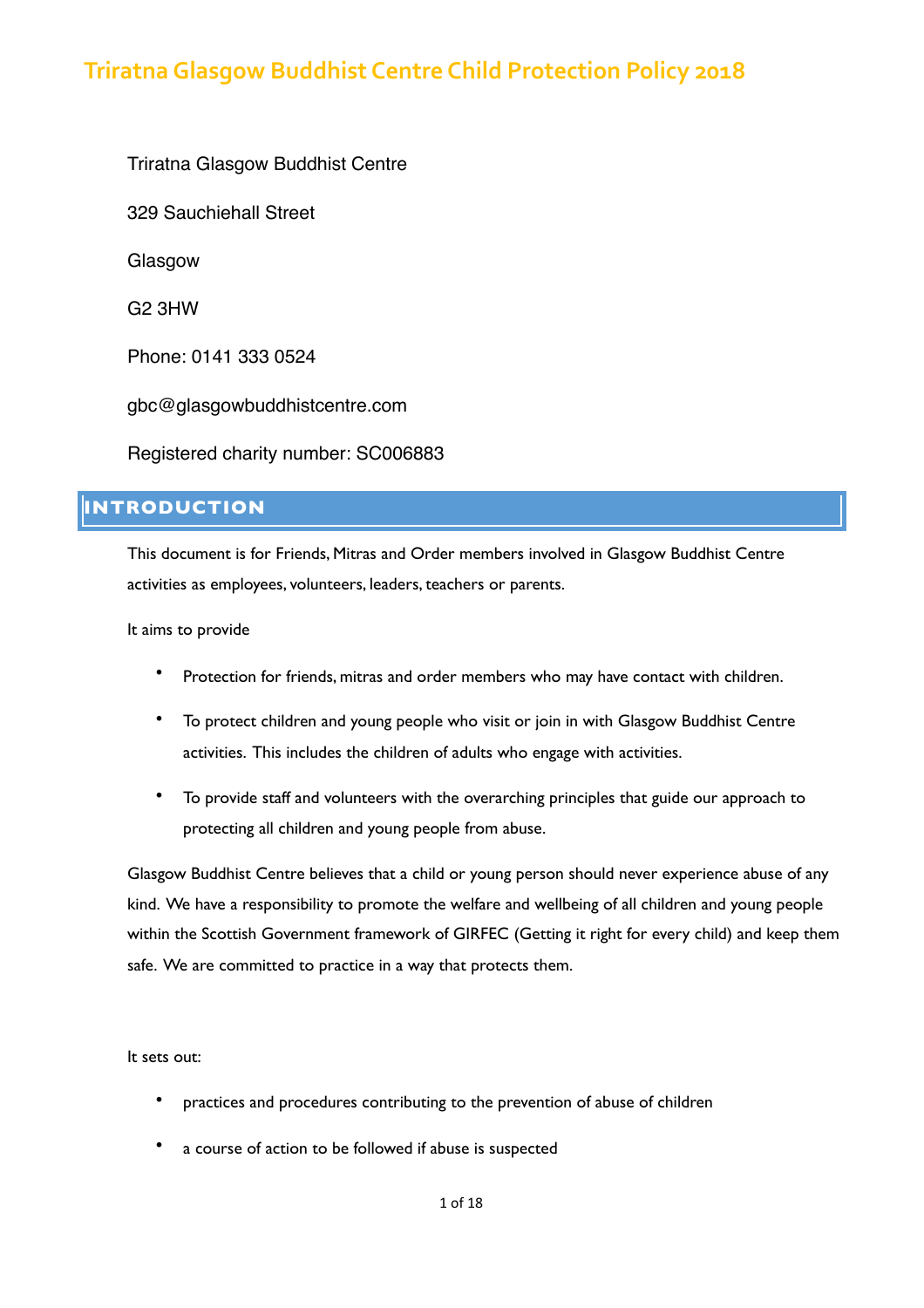# **OUR VALUES**

The Glasgow Buddhist Centre is a Buddhist charity run by members of the Triratna Buddhist Order and Community. Some of its activities may involve children and young people, either by arrangement, for example school visits or family activities, or as casual visitors.

The trustees of the Glasgow Buddhist Centre recognise their responsibility to ensure the welfare of all children aged under 18 visiting or involved in Tritana Glasgow Buddhist Centre (GBC) activities and are committed to their protection.

The designated Protection officer is responsible for the protection of children and vulnerable adults at GBC (See also our Adults Protection policy).

We recognise that:

- The welfare of the child is paramount. all children, regardless of age, disability, gender, ethnicity, religious belief, sexual orientation or identity, have the right to equal protection from harm
- Partnership with children, young people, their parents, carers and other agencies is essential in promoting young people's welfare

This policy applies to all persons working at the GBC, including the centre team and council members, paid staff, volunteers, parents and anyone else working on behalf of the Glasgow Buddhist Centre whether as a Friend, Mitra or Order member

We will seek to protect children and young people by:

- valuing them, listening to and respecting them.
- adopting child protection guidelines and a code of conduct for staff and volunteers.
- recruiting staff and volunteers safely, ensuring basic PVG checks are made where necessary and references taken up.
- Sharing good practice with children, parents, staff and volunteers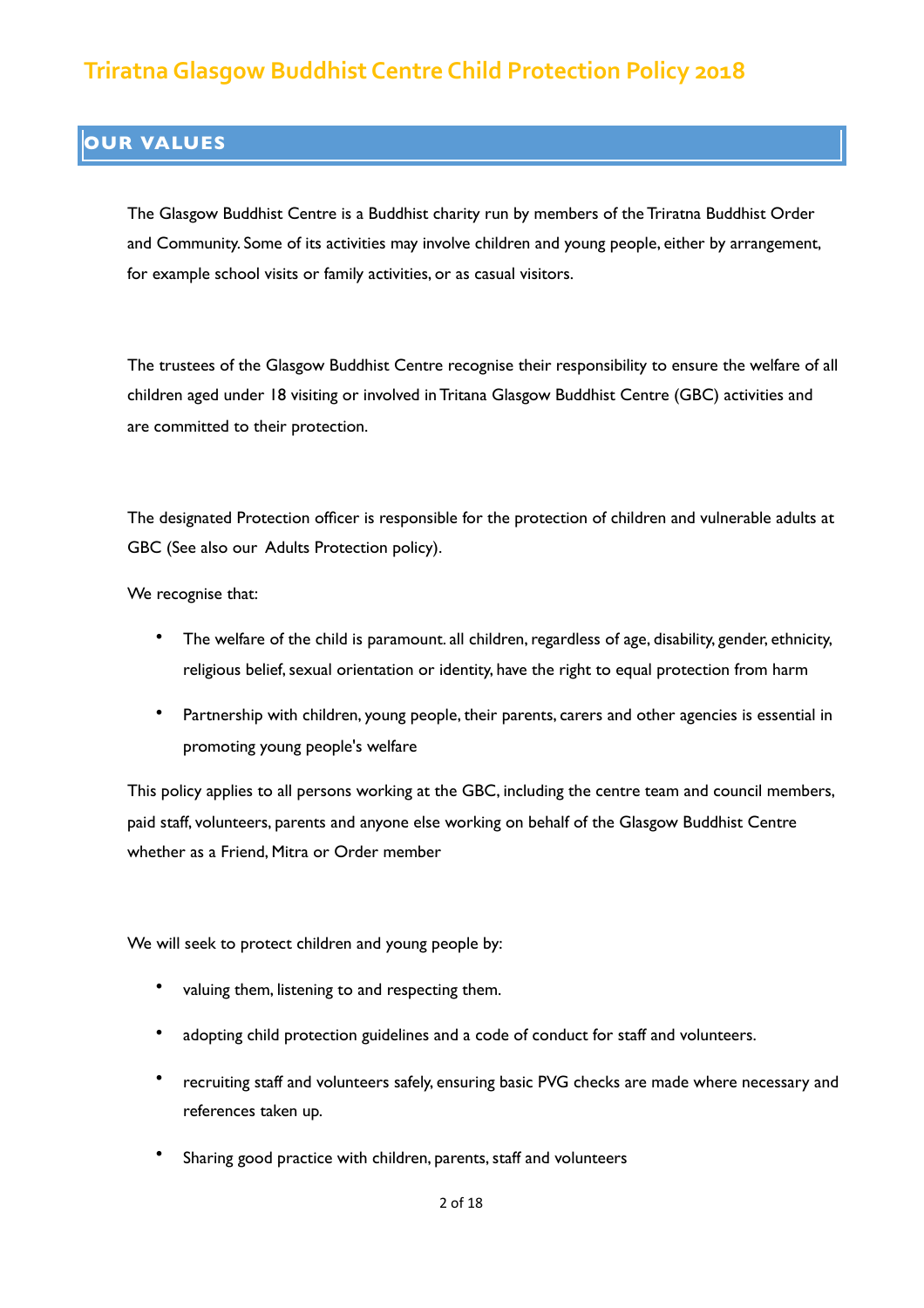- Sharing information about concerns where appropriate with agencies who need to know and involving parents and children appropriately
- Providing effective management for staff and volunteers through supervision, support and training on both child and adult protection

This policy is an expression of our commitment to the Five Precepts taught by the Buddha:

| <b>Behaviour to avoid</b>                                                       | <b>Behaviour to develop</b>                                                         |
|---------------------------------------------------------------------------------|-------------------------------------------------------------------------------------|
| harming living beings                                                           | loving-kindness                                                                     |
| taking the not-given<br>sexual misconduct<br>false speech<br>taking intoxicants | generosity<br>stillness, simplicity and contentment<br>truthful speech<br>awareness |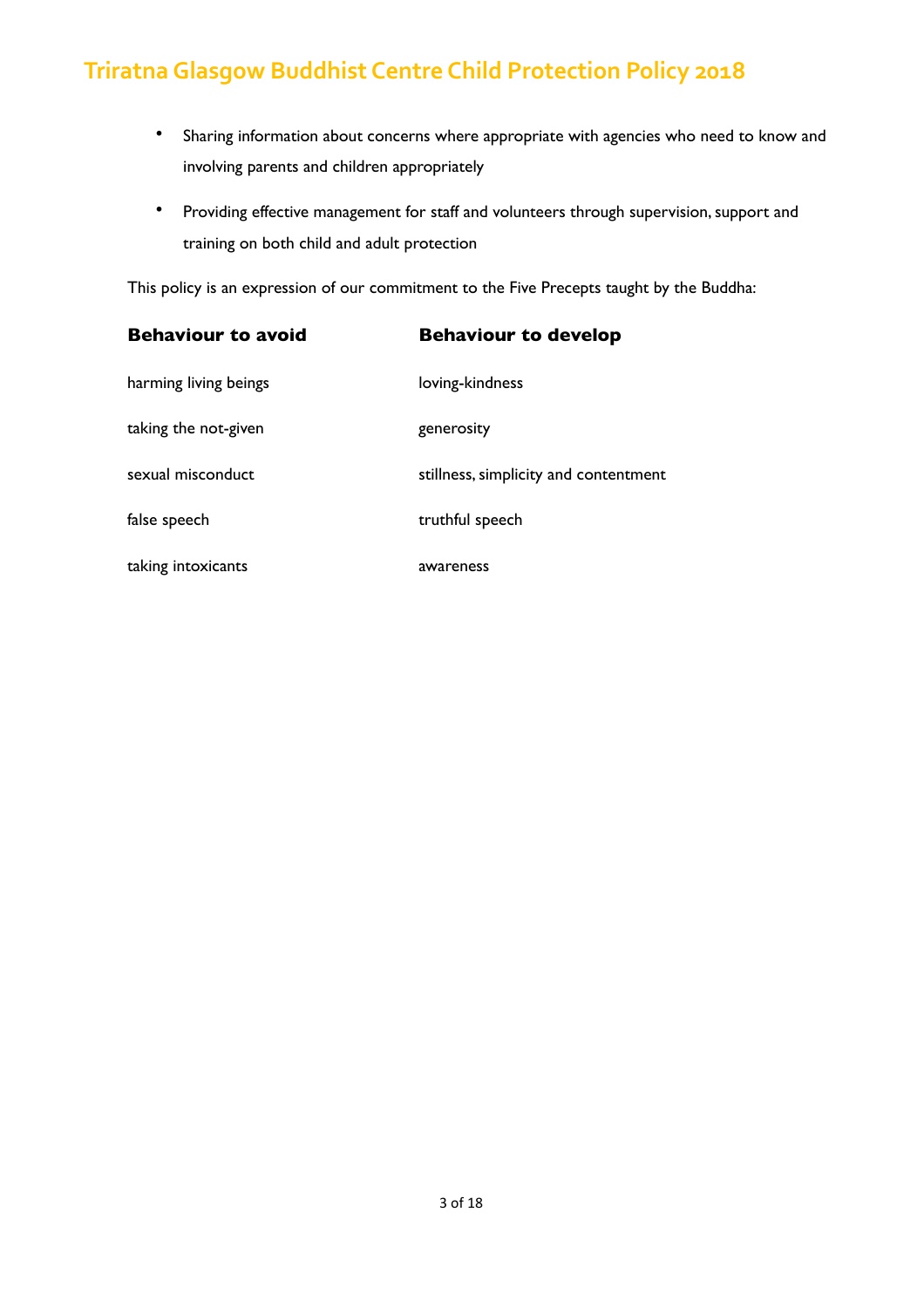### **CHILD PROTECTION**

### **WHO IS A "CHILD"?**

For the purposes of this policy the definition of a 'child' or 'young person' is anyone aged under 18 years of age as supported by the Children and Young Person Act (2014). The extension of the use of the term 'child' beyond 16 years of age is to ensure that there is not an abuse of the position of trust that exists in a position of trust relationship. Where a young person aged 16-18 requires protection it must be noted that the Adult Support and Protection (Scotland) Act 2007 legislation may apply.

### **WHAT IS CHILD PROTECTION?**

Child protection means protecting a child from child abuse or neglect. Abuse or neglect need not have taken place; it is sufficient for a risk assessment to have identified a likelihood or risk of significant harm from abuse or neglect.

### **WHAT IS CHILD ABUSE?**

Abuse and neglect are forms of maltreatment of a child. Somebody may abuse or neglect a child by inflicting, or by failing to act to prevent, significant harm to the child. Children may be abused in a family or in an institutional setting, by those known to them or, more rarely, by a stranger. Assessments will need to consider whether abuse has occurred or is likely to occur.

There are many different reasons why a child would be considered at risk of harm / abuse. There are different forms of abuse which may make you concerned:

- **physical abuse** includes hitting, shaking, burning, drowning and cutting this type of abuse may be easier to identify;
- **physical neglect** the signs can be a child who is under fed, poorly clothed and with poor hygiene;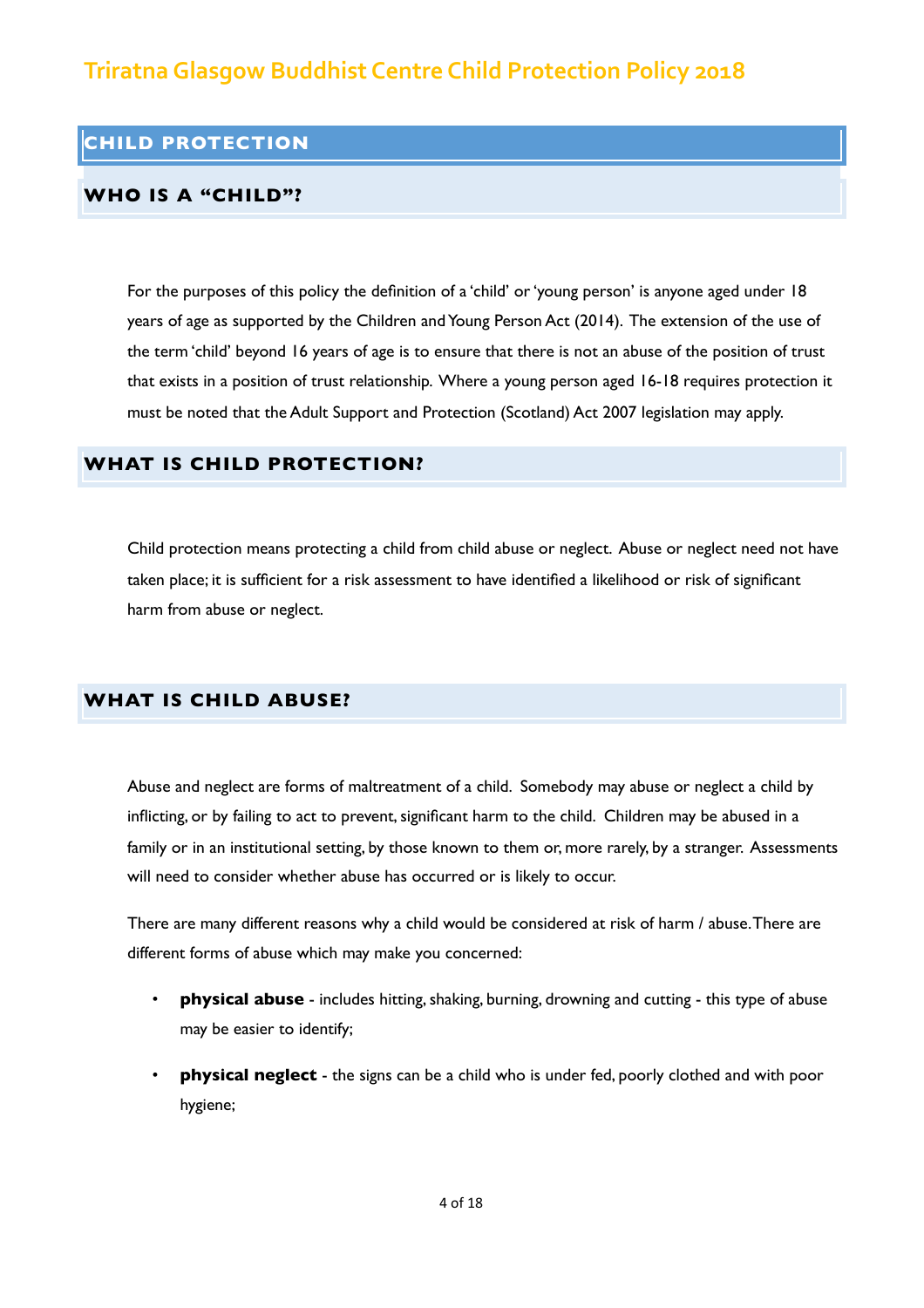- **sexual abuse** this may be more difficult to identify unless you have directly observed the abuse taking place. Some signs would include the child behaving in an inappropriate sexual manner or using inappropriate sexual language;
- **emotional abuse** the signs of this include a child who feels frightened or in danger, a child who is constantly criticised, ignored or humiliated.

There will seldom be one single reason why you would have concerns. More often it will be several things which on their own seem to be relatively unimportant but when you look at them alongside other circumstances in the child's life they cause you to be concerned.

There are four main categories of abuse: Physical, Emotional, Sexual and Neglect. These are more fully described in Appendix 1 which describes some of the ways in which abuse may be experienced by a child, but is not exhaustive. As individual circumstances may vary, staff and volunteers should be alert to this.

For the purposes of this document the term "abuse" also includes "significant risk of abuse"

## **RECOGNISING ABUSE**

These are many and varied. Some have perfectly acceptable explanations. It is useful to bear in mind:

- Any injuries that cannot be explained
- Injuries not consistent with falls or rough games
- Malnourishment
- Any allegations made by children concerning abuse
- Sexual activity through words, play or drawing
- Self-harm
- Eating disorders
- Appearing afraid, quiet or withdrawn;
- Appearing afraid to go home;
- Appearing hungry, tired or unkempt;
- being left unattended or unsupervised;
- having too much responsibility for their age;
- misusing drugs or alcohol.

It may be that you are worried about a child because of the behaviour of an adult who is caring for them or involved in their life. The adult may:

• act in a violent way to other adults, within or outwith the household;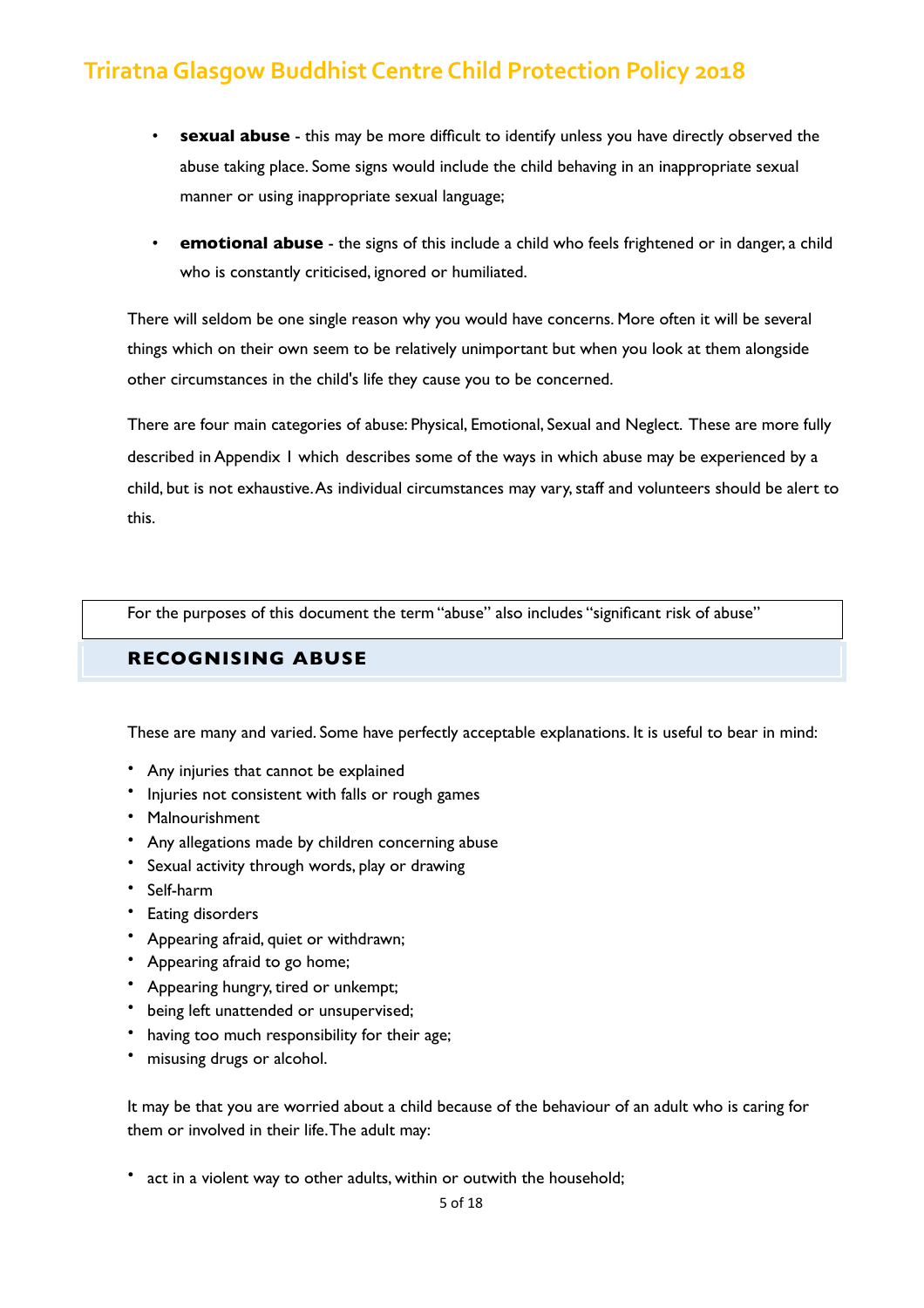- use drugs or alcohol chaotically;
- struggle to manage mental health problems.

All volunteers or staff are encouraged to share concerns with the GBC Protection Officer. If the situation is clearly an urgent case, the child is too frightened to go home, or we have very serious doubts about the child's safety, we will contact Social Work Services or Police immediately Not sure if it is harm?

Sometimes there is no substitute for initially trusting your gut feeling or intuition. Going with your gut feeling is not about prejudging the outcome – it is only a starting point for further information gathering and assessment. Listen to that inner voice when harm is suspected:

'Does this look right?'

'Does this sound right?'

'Does it feel right? '

Is the child's dignity being eroded in any way? If so it is harm.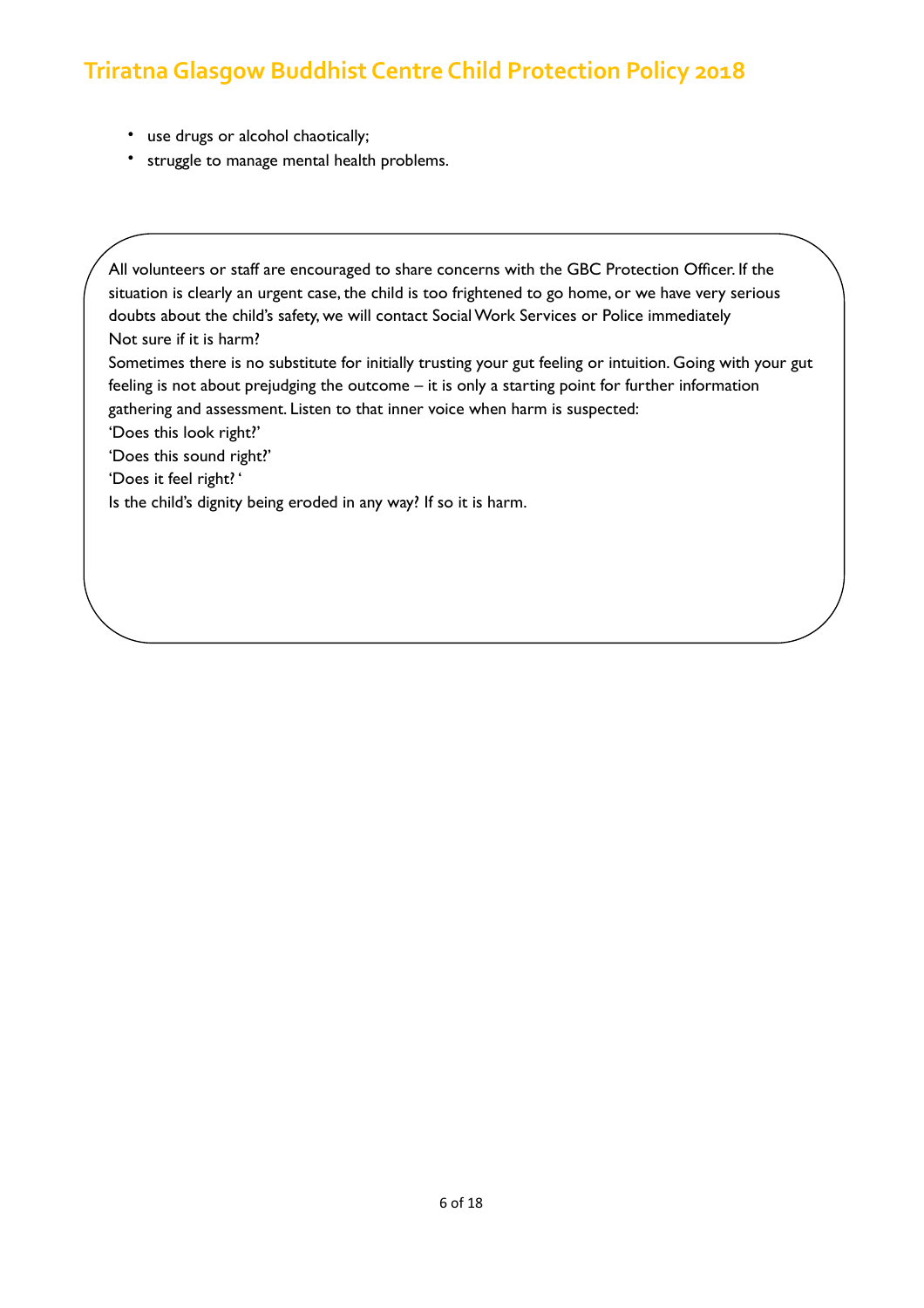# **WHAT TO DO IF CHILD ABUSE IS REPORTED TO YOU**

All reports or suspicions about abuse must be treated seriously. They may include

- Something you see
- Something you are told by someone else
- Rumours about a person's previous behaviour
- Behaviour you observe in a child
- Disclosure from a child directly.
- DO

• Keep calm and reassure the child that they are doing the right thing and are not to blame, even if they have broken some rules

- Accept what the child says without judgment
- Look directly at the child
- Do not promise confidentiality; let them know you will have to tell someone else
- Be aware the child may have been threatened and may be very afraid

• Never push for information or question the child. Let them tell you as much as they are ready to tell you

- Never suggest that the child may be wrong or mistaken
- Explain what you are going to do
	- REPORT: If you suspect or witness abuse or it is reported to you and you are not sure if it is harm or abuse? If it does not look or sound right, or your gut feeling is that it is harmful, the starting point is to report it
	- REFER: If serious harm, sexual abuse or a crime is suspected, immediately contact the police or social work. Do not investigate
	- Write a factual RECORD of what you have seen and heard, immediately

### DO NOT

- Appear shocked, horrified, disgusted or angry
- Press the individual for details
- Make comments or judgments other than to show concern
- Promise to keep secrets or offer confidentiality
- Confront the harmer
- Risk contaminating the evidence
- Do not discuss the matter with anyone else. This could prejudice a court case and put the child in danger
- Do not be tempted to investigate yourself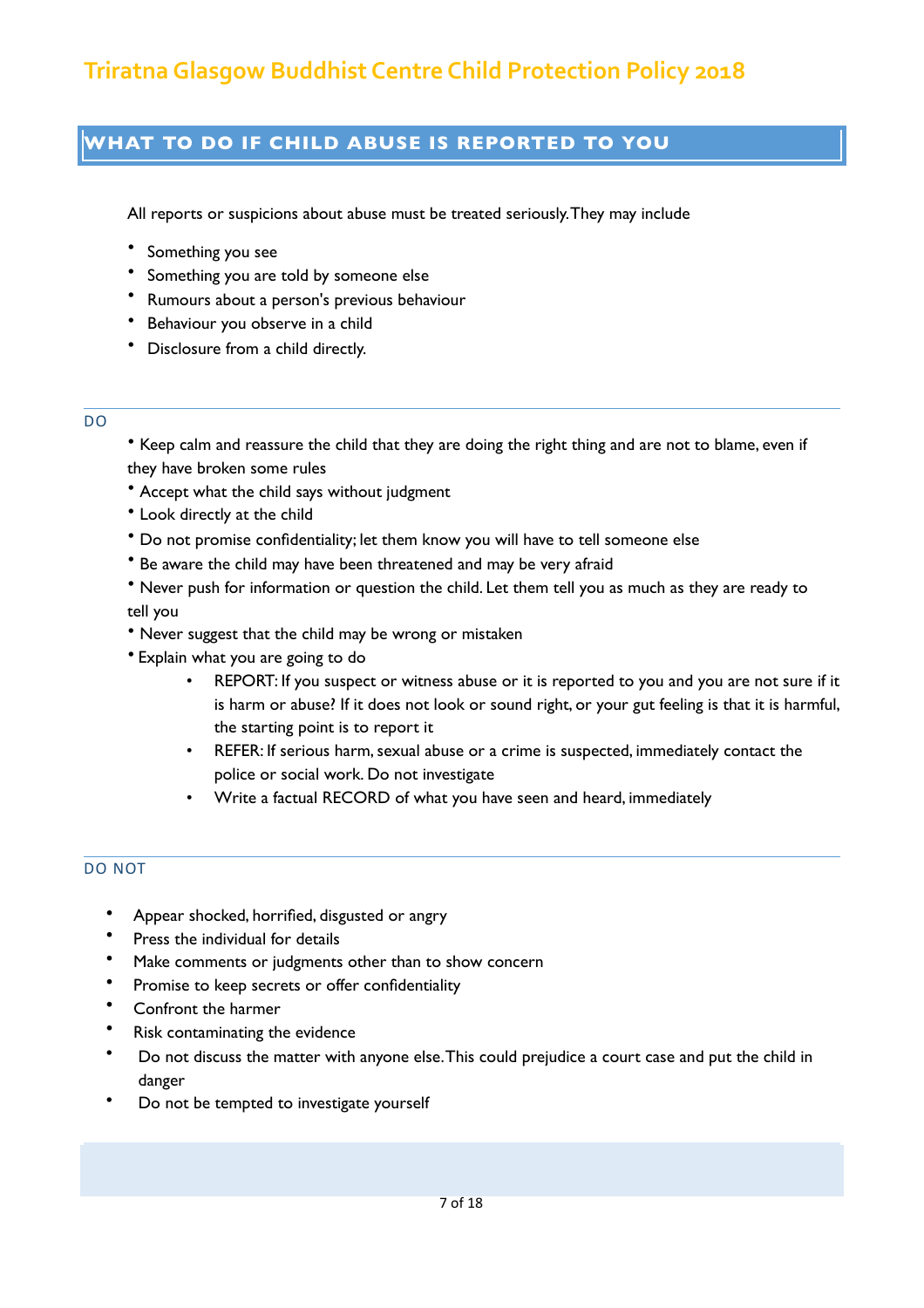### **REPORT**

The time to report to the GBC protection officer is not when you are certain that abuse is happening or that significant risk is present of - that's often too late. If we have concerns we must act- it may be the final piece of the jigsaw that is needed to protect that adult - or we may prevent, further adults at risk of harm from being hurt.

Report when you suspect harm Share the burden Do not investigate Record

Always report any concerns we have to the GBC Protection officer.

All allegations or suspicions are to be treated seriously. No harm is acceptable. Some harm may be a criminal offence and should be referred to the police as soon as possible.

The employee or volunteer's primary responsibility is to protect the child if they are at risk. Each employee or volunteer has a duty to act.

Each Supported staff member and volunteer involved in activities at GBC has a duty to act ;

### **RECOGNISE, REPORT, REFER, RECORD**

Always report any concerns we have to GBC Protection officer who will then contact the Triratna Safeguarding team to discuss what to do next.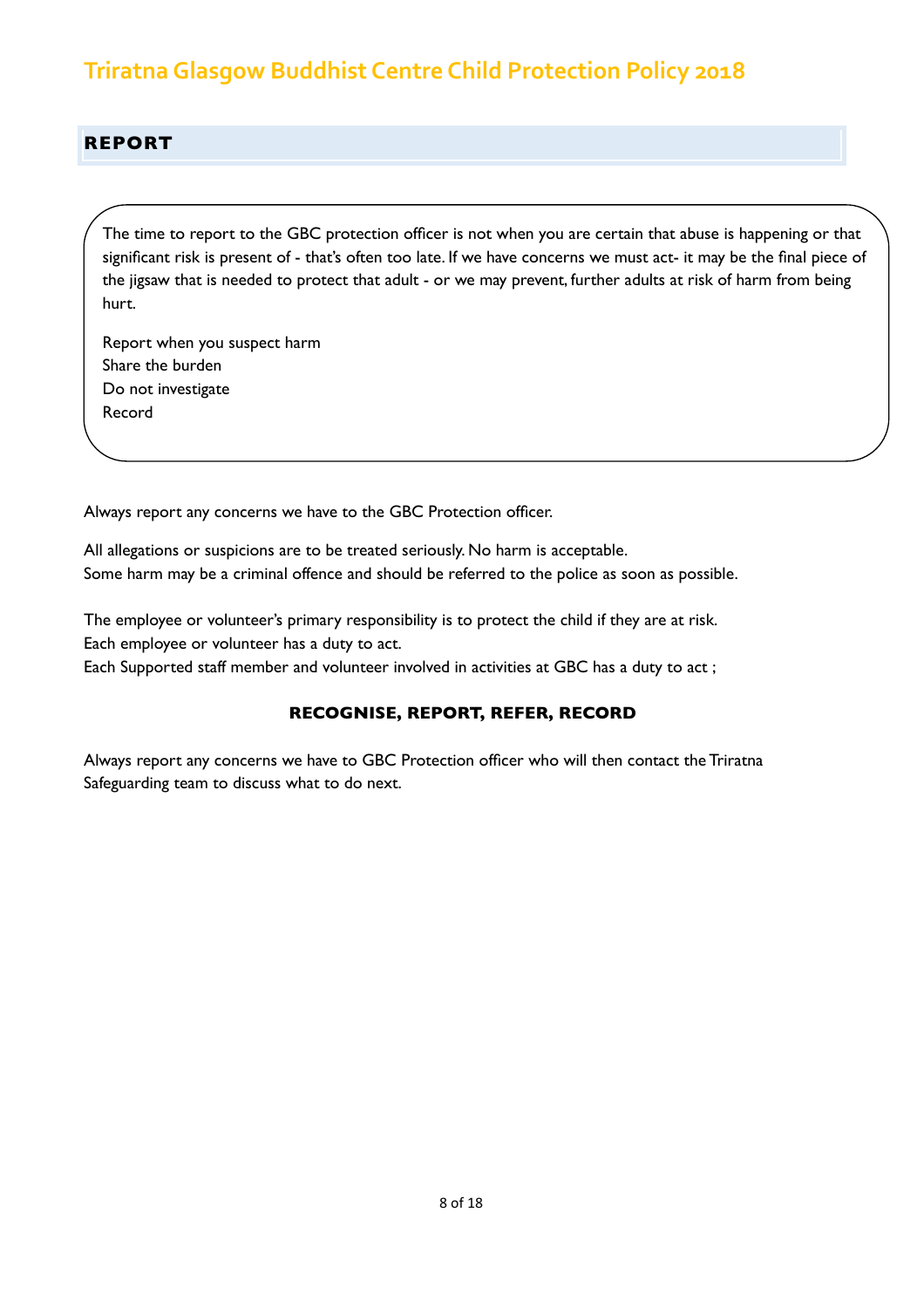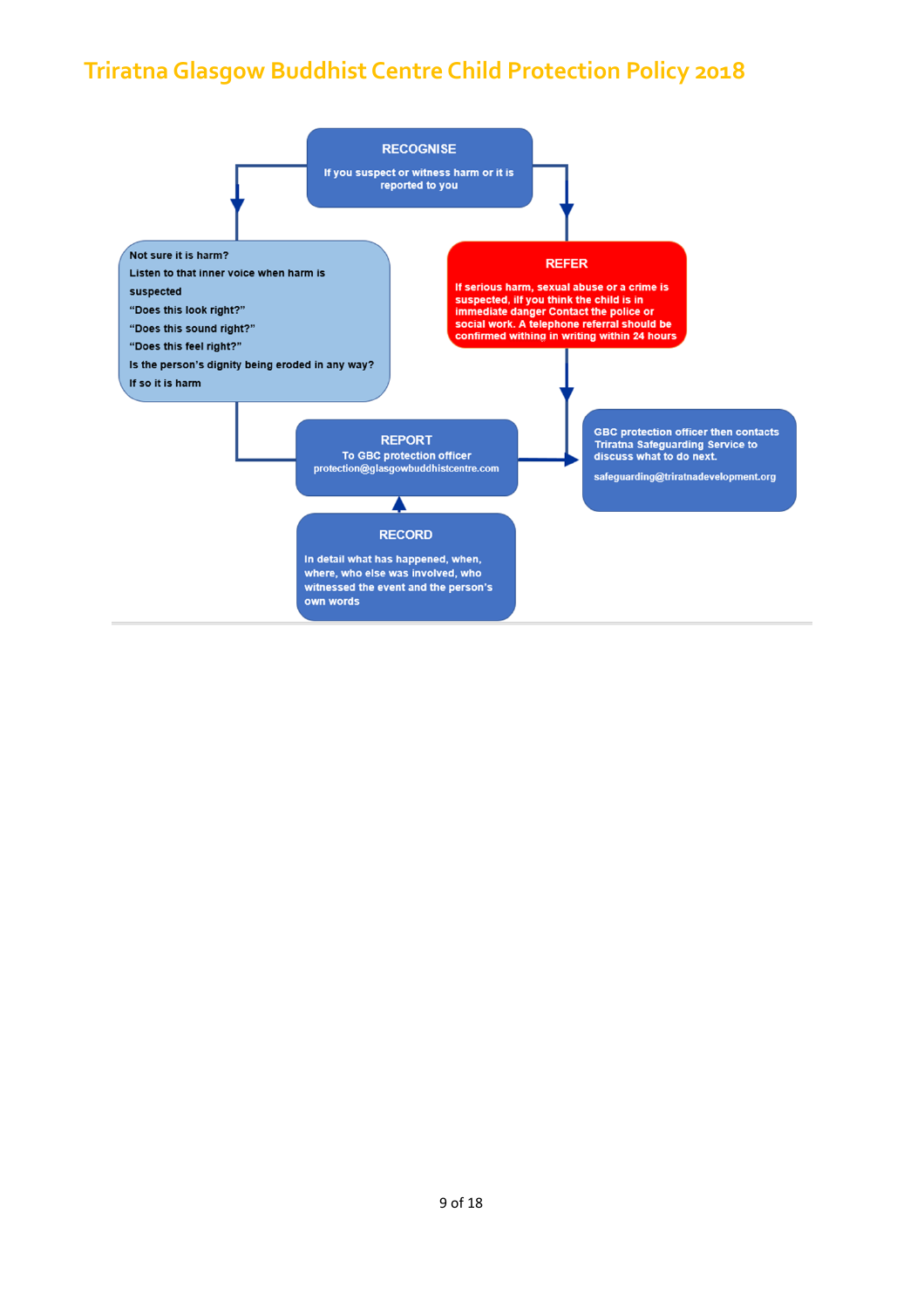### **REFER**

Your first concern is the safety and wellbeing of the child. Do not be distracted from this by loyalty to the person who has been accused or your desire to maintain the good name of Triratna, or the Glasgow Buddhist Centre.

If you think the child is in immediate danger phone social work or police straight away.

A telephone referral should be confirmed in writing within 24 hours.

Every child has a legal right to privacy under the International Convention on Human Rights; therefore, if possible you need to get the child's consent to share the information they have given to you, within the limits described here.

However, if necessary it is legal to report without their consent, if you believe they may be at risk of significant harm.

If in doubt REFER. Protection law takes precedence over Data Protection and privacy.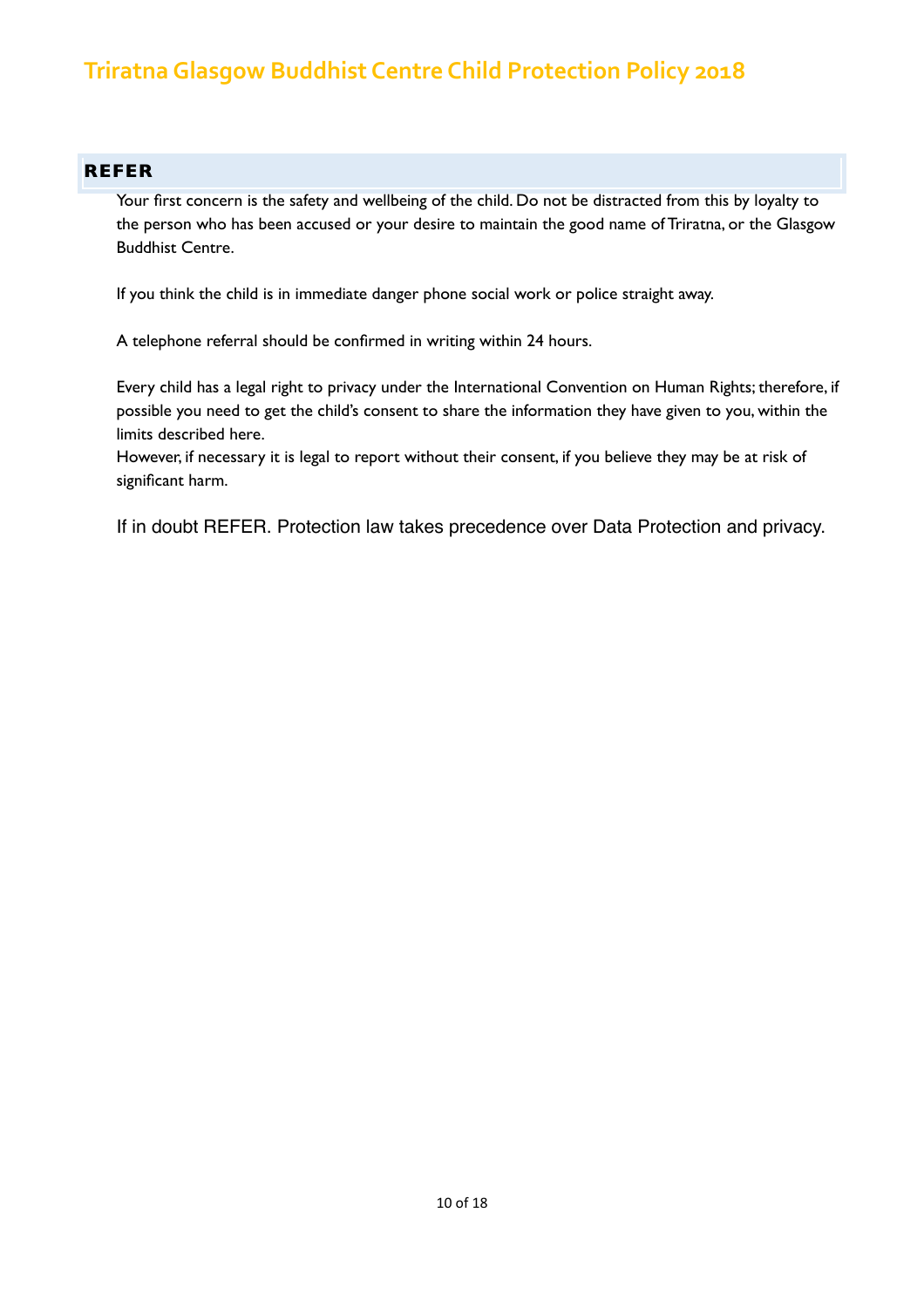### **RECORD**

Upon the receipt of any information concerning abuse or suspected abuse, it is necessary to make an accurate and detailed written record of what they have seen, heard or know, at the time the event occurs. This is then sent to the GBC protection officer and no copy is kept.

#### CHECKLIST FOR A GOOD RECORD

- ✓ A record of any suspected harm or risk of harm should be completed on the same day or within 24 hours
- ✓ What is the exact nature of the concern and which category of abuse does it suggest
- ✓ Dated and signed
- $\checkmark$  No electronic copy or photocopy should be kept the original should be emailed to the protection officer, and deleted on acknowledged of being recieved
- ✓ Try to record the actual words used by the child who attends the centre to describe what happened
- ✓ Never push for information or question the child. Let them tell you as much as they are ready to tell you.
- ✓ Record the rationale for reporting /referring
- ✓ Avoid recording opinions record only facts supported by evidence
- ✓ Record any decisions and actions taken.
- ✓ Be precise with time words what does always, frequent, never mean
- ✓ The record should be stored by the GBC Protection officer in a locked cabinet to ensure confidentiality

### **HOW TO PROTECT CHILDREN AND YOURSELF**

- See the Glasgow Buddhist Centre Ethical Guidelines document which accompanies this policy.
- If working with a school or other body working with children (for example the Scouts) advise their staff that their teachers/leaders must be present at all times during the visit/joint activities.
- Do not be alone with a child where other adults or children cannot see you.
- Treat all children and young people with respect and dignity.
- Do not invade the privacy of children when they are showering, changing or using the toilet.
- Do not engage in intrusive touching.
- Do not tease or joke in a way that might be misunderstood by the child and cause hurt.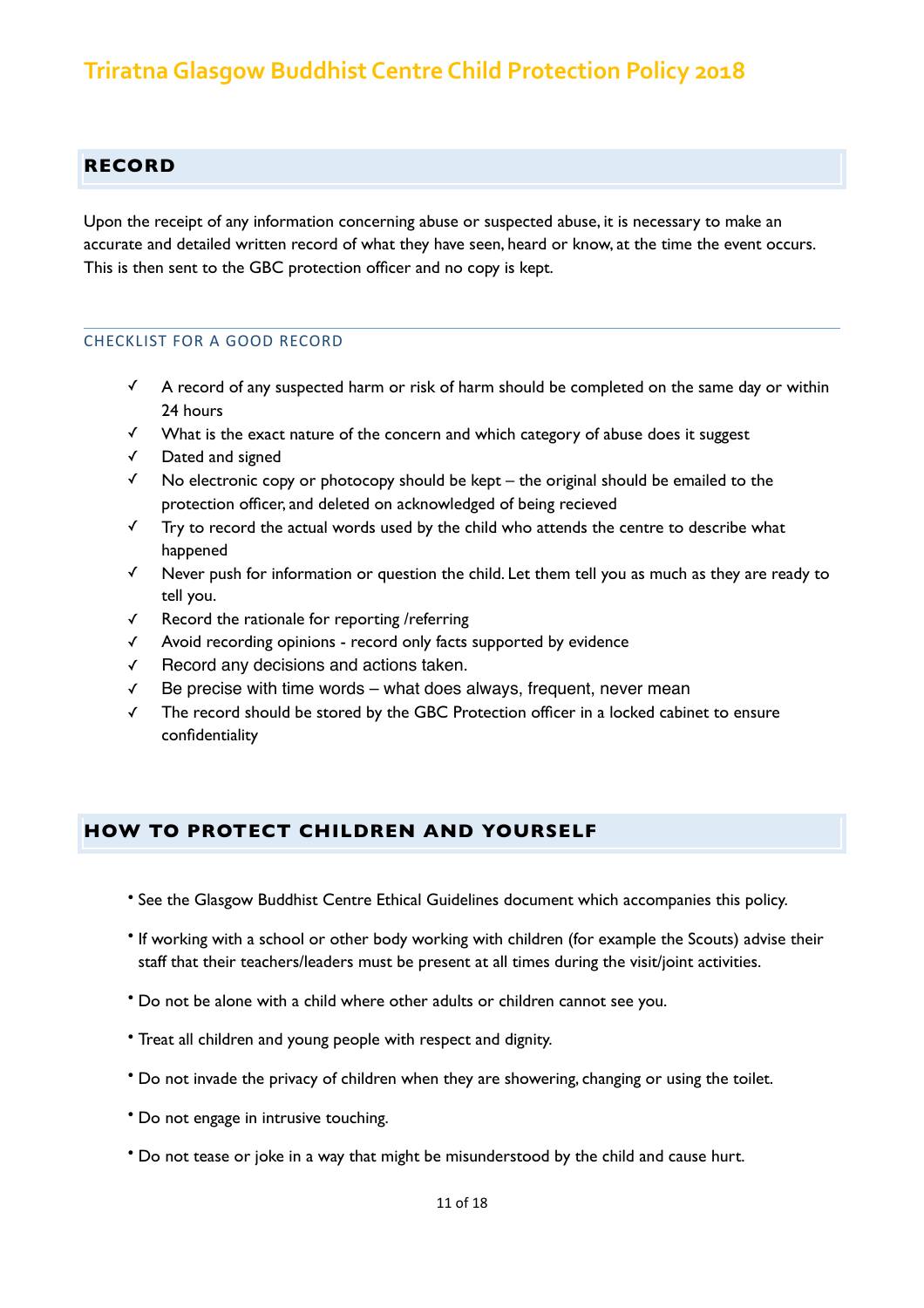- Do not share sleeping accommodation with children.
- Do not invite a child to your home on their own. Invite a group or ensure someone else is in the house. Make sure the parents know where the child is.
- Do not give lifts to children on their own, other than for very short journeys. If they are alone, ask them to sit in the back of the car.
- Do not allow someone who is likely to pose a risk to children to have contact with children (ie a known sex offender or someone who has disclosed a sexual interest in children)

### **WELCOMING SCHOOL VISITS SAFELY**

Schools and other youth groups visit our Buddhist Centre. We will require every group to bring at least two adults capable of supervising the group. We will make clear that we are not to be left alone with their pupils and we will ensure that all those who lead such visits on behalf of our Centre are PVG checked.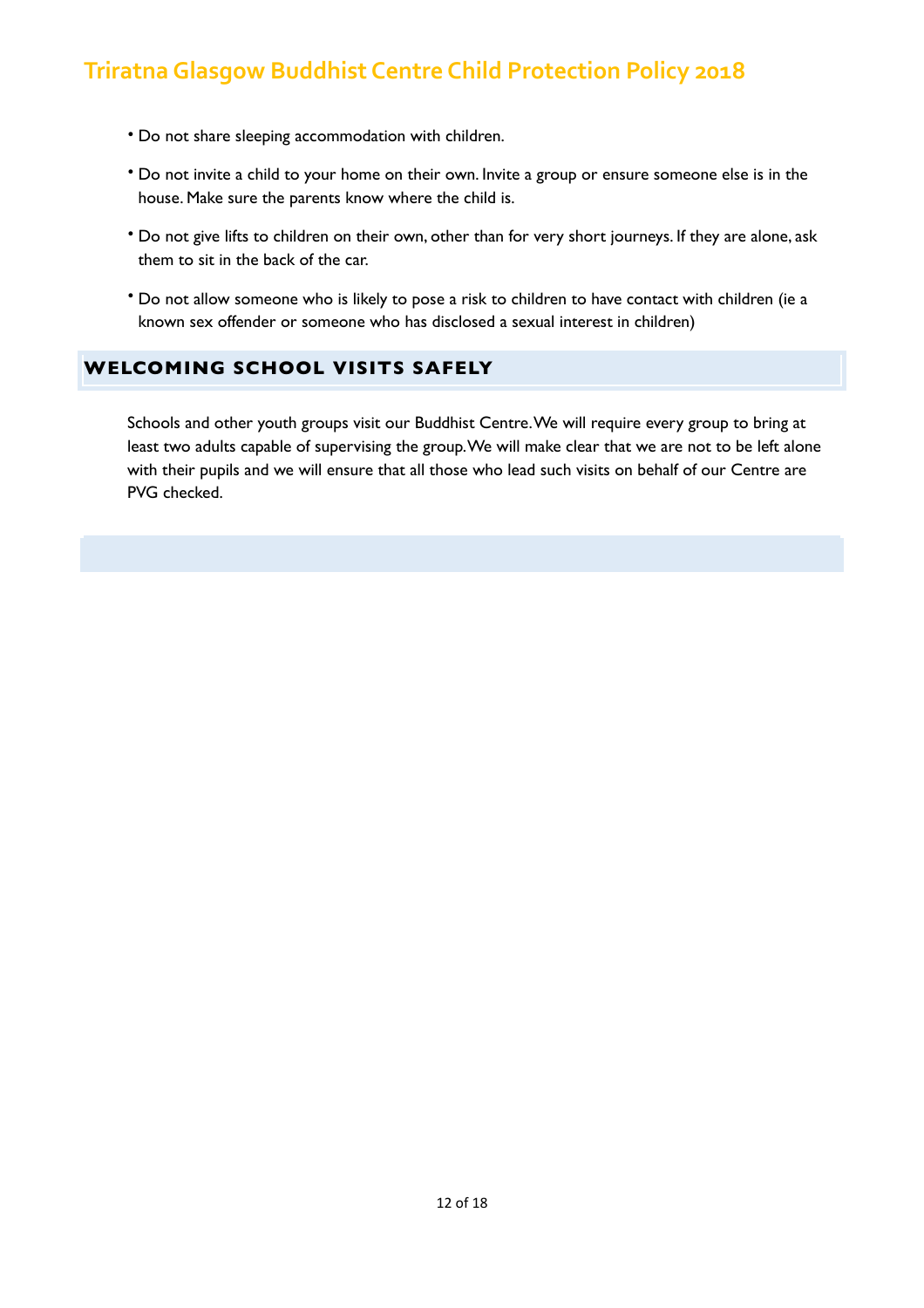# **CONTACT DETAILS**

## Glasgow Buddhist Centre Protection Officer

Named person: Viryadevi

Deputy: Dassini

gbcprotect@gmail.com

Triratna National Safeguarding Team

safeguarding@triratnadevelopment.org

### SOCIAL SERVICES

#### Telephone

0141 287 0555

Out of hours telephone

0300 343 1505

Select 1

#### **Address**

Child Protection, 220 High Street, Glasgow, G4 0QW

Email: [socialcaredirect@glasgow.gov.uk](mailto:socialcaredirect@glasgow.gov.uk)

Police:

101

State that you are calling about "Child Protection Concerns"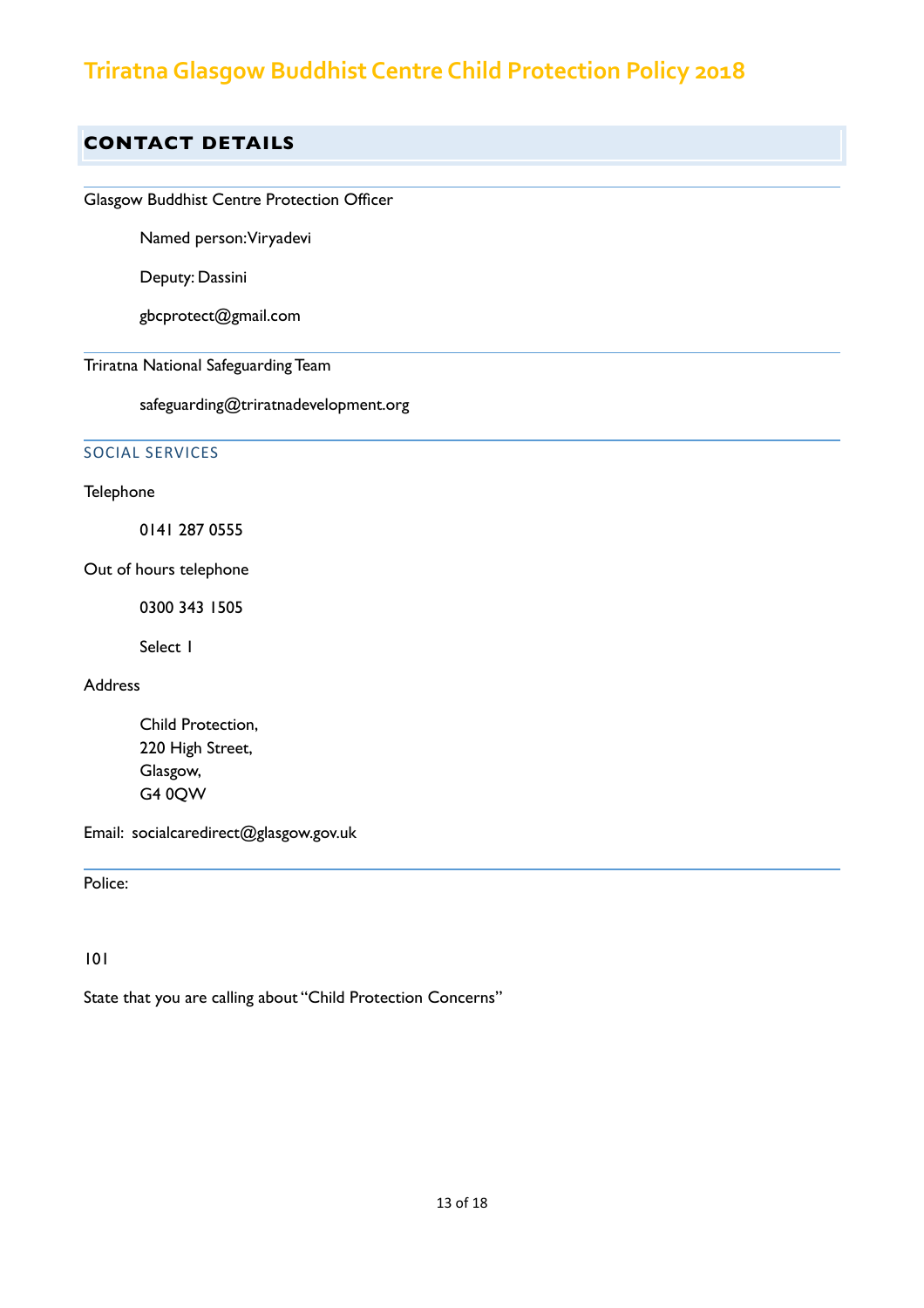### **APPENDIX 1 - ABUSE AND ITS SIGNS**

#### PHYSICAL ABUSE

The causing of physical harm to a child or young person. Physical abuse may involve hitting, shaking, throwing, poisoning, burning or scalding, drowning or suffocating. Physical harm may also be caused when a parent/carer feigns symptoms of, or deliberately causes, ill-health to a child. (this is known as fabricated or induces illness).

Possible indicators of physical abuse are repeat injuries, inherent suspicious injuries, burns and scalds, fractures and fabricated/induced illnesses.

#### SEXUAL ABUSE

Any act that involves the child in any activity for the sexual gratification of another person, whether or not it is claimed that the child either consented or assented. Sexual abuse involves forcing or enticing a child to take part in sexual activities, whether or not the child is aware of what is happening. Activities may involve physical contact, including penetrative or non-penetrative acts. It may also involve non-contact activities, such as involving children in looking at, or in the production of, indecent images or watching sexual activities, using sexual language towards a child or encouraging children to behave in sexually inappropriate ways. Child sexual exploitation involves a young person under the age of 18 being manipulated, forced, pressurised or coerced into taking part in a sexual act in exchange for something.

Possible indicators of sexual abuse are physical signs such as bruises, scratches or bite marks to thighs or genital areas; or behaviour such as precocity, withdrawal or inappropriate sexual behaviour

#### EMOTIONAL ABUSE

Is the Persistent emotional neglect or ill-treatment that has severe and persistent adverse effects on a child's emotional development. It may involve conveying to a child that they are worthless or unloved, inadequate or valued in so far as they meet the needs of another person. It may involve the imposition of age – or developmentally, inappropriate expectations on a child. It may also involve causing children to feel frightened or in danger or exploiting/corrupting children. Some level of emotional abuse is present in all types of ill-treatments of a child; it can also occur independently of other forms of abuse.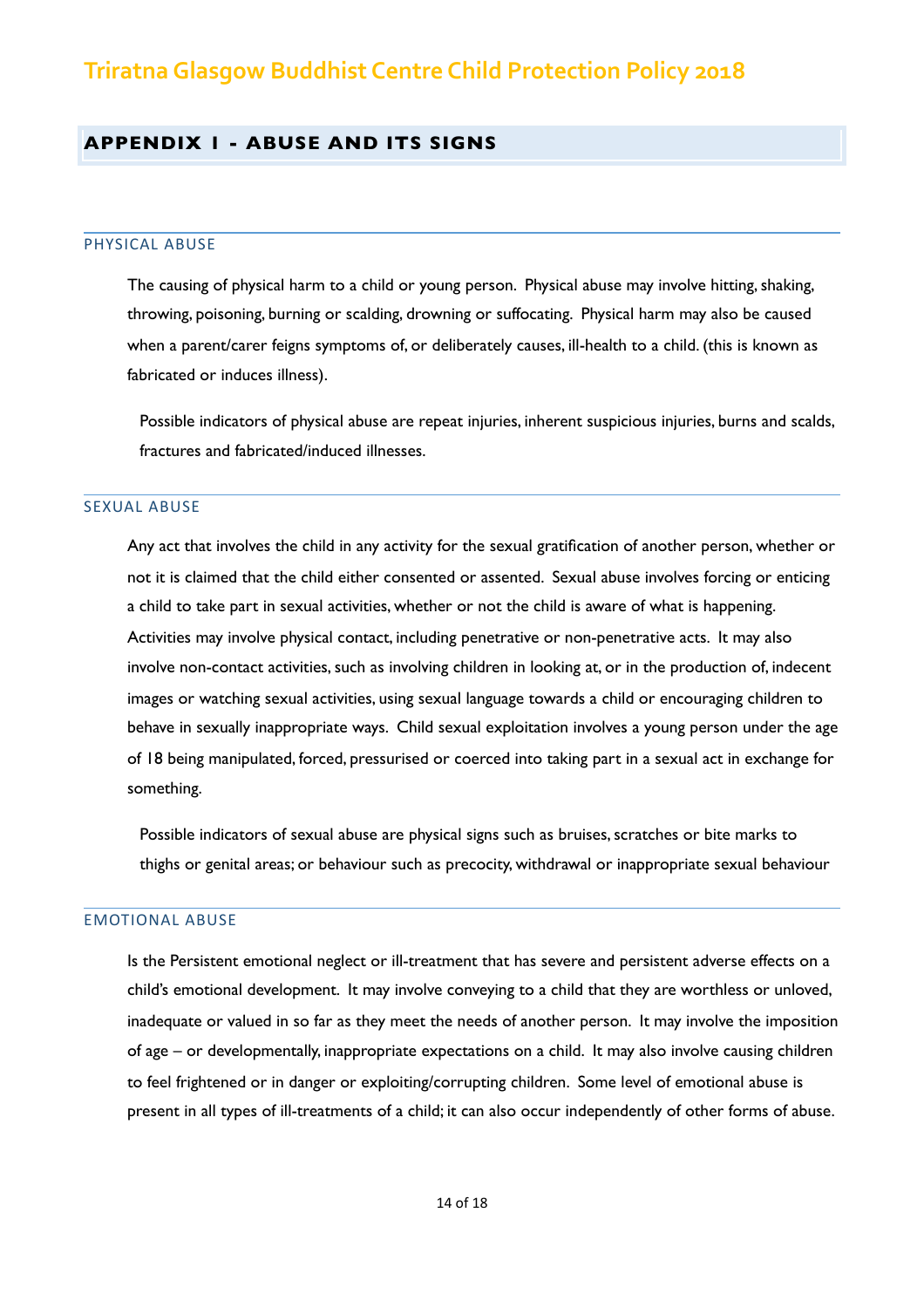Possible indicators of emotional abuse are excessive dependence, attention seeking and selfharming.

#### **NEGLECT**

The persistent failure to meet a child's basic physical and/or psychological needs, likely to result in serious impairment of a child's health or development. May involve parent failing to provide adequate food, shelter, clothing, or to protect a child from physical harm or danger or to ensure access to appropriate medical treatment. It may also include neglect of, or failure to respond to, child's basic emotional needs

Possible indicators of neglect are inadequate clothing, poor growth, poor hunger and poor hygiene.

#### OTHER AREAS TO BE AWARE OF

#### BULLYING

Although bullying is not on its own a category of abuse it is important that staff and volunteers are alert to the impact that bullying can have and this includes online cyber bullying and may be offensive, intimidating, malicious or insulting behaviour.

Bullying is an unacceptable form of behaviour through which a child/young person or groups feel threatened, abused or undermined by another individual or group

Bullying is behaviour that can be defined as a repeated attack of a physical, psychological, social or verbal nature by those who are able to exert influence over others

Bullying can take many forms. It may include physical aggression, intimidation, threatening, extorting, pressurising, name-calling or teasing and can be online cyber bullying

Less obvious examples such as ignoring or excluding someone are also regarded as bullying and their possible effects should not be minimised

Bullying can cause stress and can affect a child's health

Further information can be found at <http://www.respectme.org.uk/>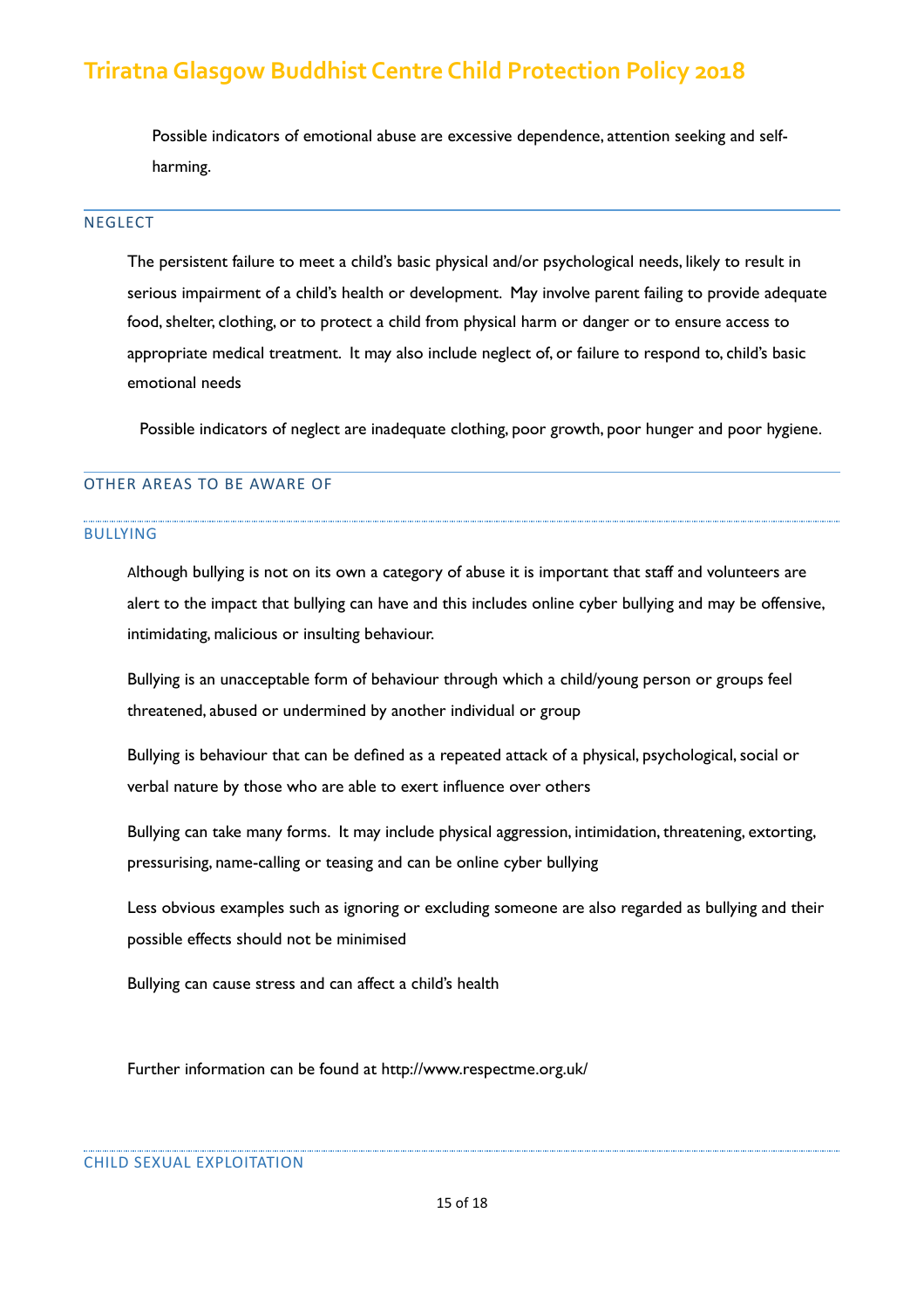is a form of child sexual abuse, and cannot be considered in isolation. Many of the young people who become victims have been vulnerable and at risk from an early age, and remain vulnerable to other forms of abuse and neglect. Child Sexual Exploitation is a complex issue and involves a young person under the age of 18 being manipulated, forced, pressurised or coerced into taking part in a sexual act in exchange for something. Further information can be found at the Scottish Government website:

<http://www.csethesigns.scot/>

Domestic Abuse - takes the form of actions that can result in physical, sexual and psychological harm and suffering for women and children. It is widely unreported and it is crucial that staff are aware of the signs of domestic abuse. Further information can be found at Police Scotland:

[http://www.scotland.police.uk/keep-safe/advice-for-victims-of-crime/domestic-abuse/"](http://www.scotland.police.uk/keep-safe/advice-for-victims-of-crime/domestic-abuse/)

#### FORCED MARRIAGE

This is not condoned in Scotland and is considered to be an abuse of human rights. Children who are forced or subjected to emotional, physical or sexual abuse as a result, are protected by the Forced Marriage etc. (Protection and Jurisdiction) (Scotland) Act 2011. Further information can be found by calling the forced marriage Helpline on 0800 027 1234 which is open 24 hours or by visiting:

<http://www.scotland.gov.uk/Topics/Justice/crimes/forced-marriage>

#### FEMALE GENITAL MUTILATION (FGM)

 It is an offence in Scotland to carry out this procedure or carry it out (or arrange to carry it out) abroad, even in countries where it is legal. Further information on FGM can be found at:

[http://www.nspcc.org.uk/inform/resourcesforprofessionals/minorityethnic/female-genital](http://www.nspcc.org.uk/inform/resourcesforprofessionals/minorityethnic/female-genital-mutilation_wda96841.html)[mutilation\\_wda96841.html](http://www.nspcc.org.uk/inform/resourcesforprofessionals/minorityethnic/female-genital-mutilation_wda96841.html) 

A 24 hour FGM advice line is available through the NSPCC by calling: 0800 028 3550

A child who is being abused may experience more than one type of cruelty. Discrimination, harassment, and bullying are also abusive and can harm a child, both physically and emotionally